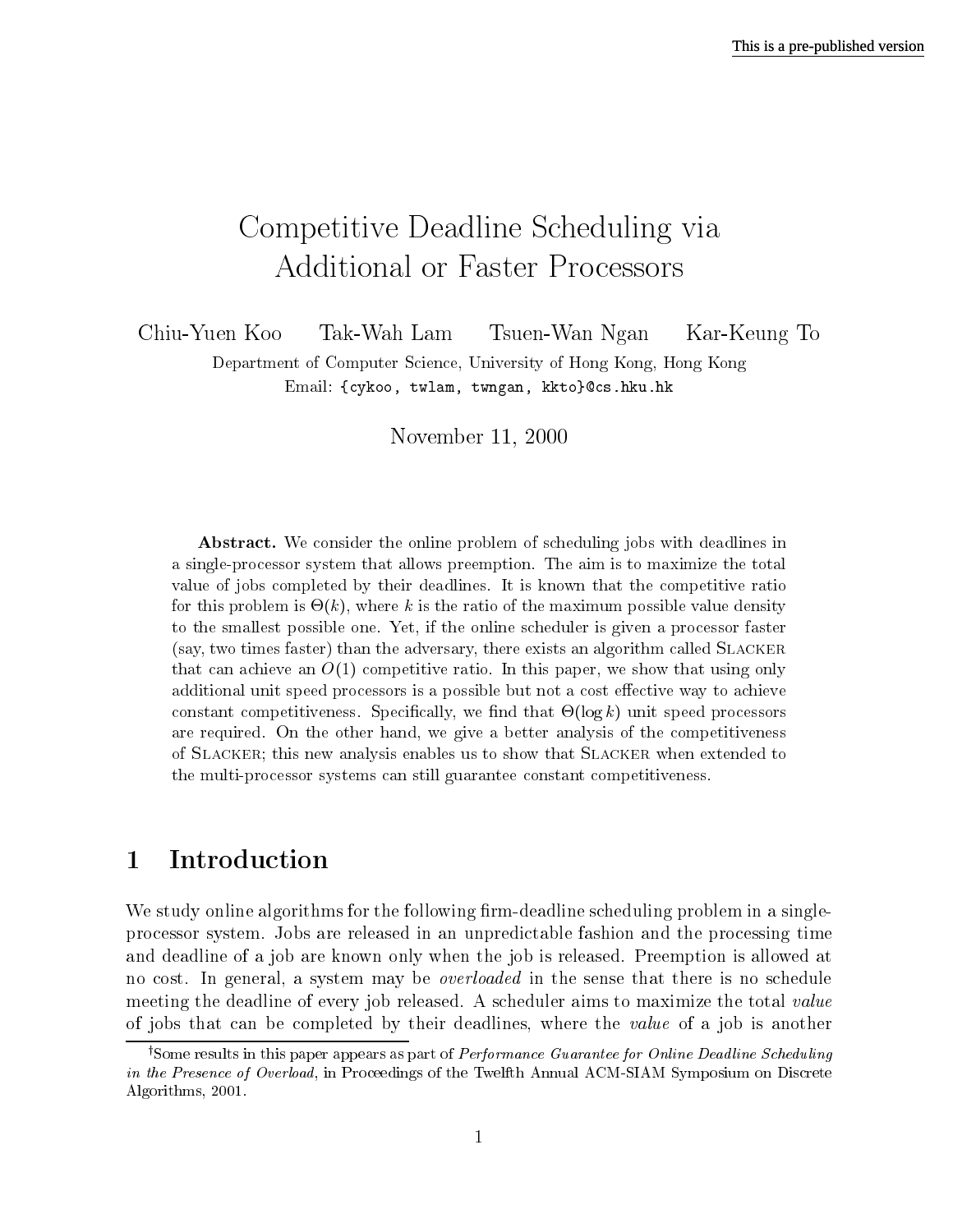parameter given upon the release of the job, which reflects the importance of the job. To ease our discussion, let us define the *value density* of a job to be its value divided by the processing time. The *importance ratio* of a system is the ratio of the largest possible value density to the smallest possible one. See [18] for more discussion on deadline scheduling.

We analyze the performance of online algorithms with respect to their competitiveness (see, e.g., [5] and [17] for general background). In this paper, we say that an online algorithm A is c-competitive if for any job sequence, A guarantees to obtain at least a factor  $1/c$  of the total value obtained by any offline algorithm. For the firm-deadline scheduling problem, the early work of Dertouzos [7] showed that the Earliest Deadline First (EDF) strategy is 1-competitive for *underloaded* systems. That is, whenever there exists a schedule meeting the deadline of every job, EDF can always do so. However. without the underloaded assumption, no algorithm can be 1-competitive; indeed, Baruah et al. [2,3] gave a lower bound of  $(1 + \sqrt{k})^2$  on the competitive ratio, where k is the importance ratio. That means, even if all jobs have uniform job density (i.e.,  $k = 1$ ), the best algorithm we can expect is 4-competitive. Afterward, Koren and Shasha [13] showed that this lower bound is tight by giving a  $(1 + \sqrt{k})^2$ -competitive algorithm. Notice that when  $k$  is large, such performance guarantee is not satisfactory.

In recent years, a plausible approach to obtaining better performance guarantee without making assumption on future inputs is to allow the online scheduler to have more resources than the adversary (e.g., [4, 6, 8, 10, 14, 16]). Specifically, we would like to compare the online scheduler using a faster processor or more than one (unit speed) processors against an adversary using a unit speed processor. Intuitively, the additional resources are needed to compensate the online scheduler for the lack of future information. The key question is whether a moderate amount of additional resources can provide satisfactory competitiveness. For the firm-deadline scheduling problem, the pioneer work of Kalyanasundaram and Pruhs [10] showed that the competitive ratio can be improved to a constant independent of the importance ratio  $k$  when the online scheduler is given a moderately faster processor; precisely, they gave an algorithm called SLACKER, which, if given a speed- $(1+2\delta)$  processor for any  $\delta > 0$ , is  $(1+\delta^{-1})(1+\delta^{-1/2})(1+\delta^{-1/2}+\delta^{-1})$ -competitive. (A speed-s processor means a processor s times faster than a unit speed processor.) For example, with a speed-2 processor, the competitive ratio of SLACKER is 32. Recently, Lam and To [15] showed that 1-competitiveness can be achieved if a processor of  $4\lceil \log k \rceil$ times faster is used.

In reality, processor speed is bounded by technology and we may not be able to satisfy the demand of an arbitrarily fast processor. Using additional unit speed processors instead of a faster processor is a more feasible solution. Notice that a schedule using  $p > 1$  unit speed processors always implies one using a speed- $p$  processor; the converse is not true, though. For the firm-deadline scheduling problem, it is not known how to make use of additional unit speed processors to improve the competitive ratio from  $(1+\sqrt{k})^2$  to  $O(1)$ . Nevertheless, there are two related results when value densities are not a concern. First, Baruah [1] considered jobs with uniform value density and showed that the competitive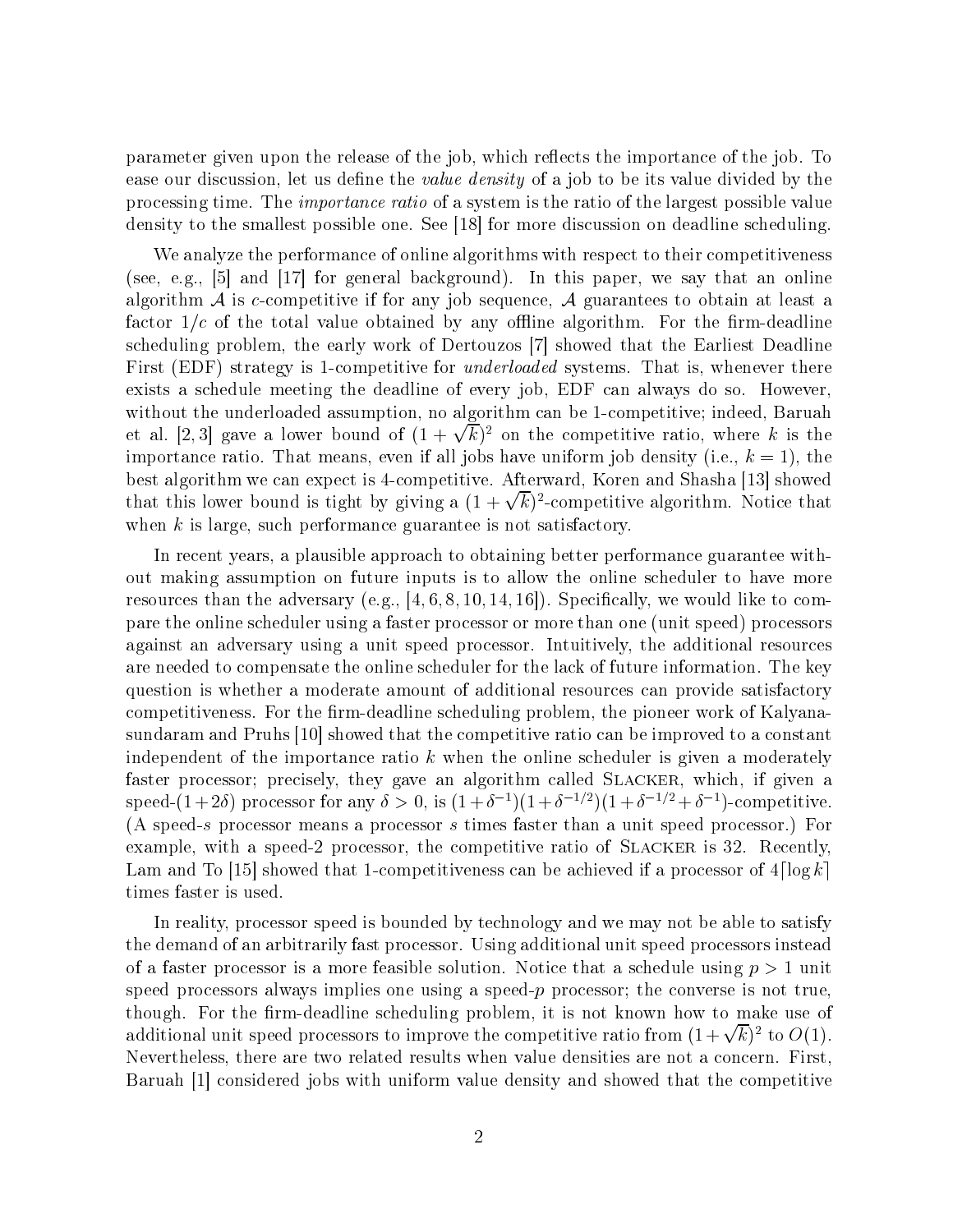|                                                                                                                                 | $\delta$ 0.01 0.1 0.5 1 2 10 |  |  |  |
|---------------------------------------------------------------------------------------------------------------------------------|------------------------------|--|--|--|
|                                                                                                                                 | speed $1.02$ 1.2 2 3 5 21    |  |  |  |
| $\left(1+\delta^{-1}\right)\left(1+\delta^{-1/2}\right)\left(1+\delta^{-1/2}+\delta^{-1}\right)$ 123321 648.4 32.0 12 5.65 2.05 |                              |  |  |  |
| $1+2\delta^{-1}+4\delta^{-2}$ 40201 421 21 7 3 1.24                                                                             |                              |  |  |  |

Table 1: The first row illustrates the competitive ratio of SLACKER given in [10]; the second row shows our new result.

ratio can be improved from 4 (due to the result in [13]) to 2 using two unit speed processors, and in general to  $p/(p-1)$  with p processors. Second, if the concern is to maximize the total number of job completions, Kalyanasundaram and Pruhs [9] gave an algorithm that is  $O(1)$ -competitive when given two unit speed processors.

In this paper, we revisit the problem of maximizing the total value with respect to jobs with non-uniform value densities. We observe that the SAFE-RISKY Algorithm given by Koren [11] is indeed k-competitive when given two processors. (This implies an improvement over Baruah's result  $[1]$ ; specifically, for the uniform value density setting, two processors are sufficient to guarantee 1-competitiveness.) More interestingly, SAFE-RISKY can be easily adapted to become 2-competitive when given  $2\lceil \log k \rceil$  unit speed processors. Furthermore, we find that the processor bound is asymptotically tight as we prove that no online algorithm using p processors is  $O(1)$ -competitive unless  $p = \Omega(\log k)$ . Intuitively, increasing the computational power of the online scheduler with additional unit speed processors is not an effective way to attain  $O(1)$  competitiveness.

Another contribution of this paper is a new analysis of SLACKER, improving the competitive ratio from  $(1+\delta^{-1})(1+\delta^{-1/2})(1+\delta^{-1/2}+\delta^{-1})$  to  $1+2\delta^{-1}+4\delta^{-2}$ . For example, given a speed-2 processor, our analysis reveals that SLACKER is actually 21-competitive instead of 32-competitive. See Table 1 for a comparison. The importance of this result lies on its application to the multi-processor setting. For firm-deadline scheduling on  $m \geq 2$ processors, it is known that the algorithm MOCA [12] is  $(1 + m(k^{1/\psi} - 1))$ -competitive, where  $\psi = m \ln k / 2(\ln k + 1)$ , but no result has been heard on using faster processors to attain constant competitive ratio. In fact, SLACKER has a natural extension to the multiprocessor setting, but it is non-trivial to generalize the analysis of SLACKER in [10]. Based on our new analytical tool, we show that the multiprocessor version of SLACKER, when given m speed- $(1+2\delta)$  processors for any  $\delta > 0$ , is still  $(1+2\delta^{-1}+4\delta^{-2})$ -competitive against an adversary using  $m$  unit speed processors.

The remainder of this paper is organized as follows. Section 2 shows a tight bound on the number of unit speed processors to attain constant competitiveness. Section 3 extends the algorithm SLACKER and gives a better analysis on the competitive ratio.

Throughout this paper, we denote the release time, processing time, deadline, value, and value density of a job J as  $r(J), p(J), d(J), v(J),$  and  $\rho(J)$ , respectively. Without loss of generality, we assume that all jobs have value densities in the range  $[1, k]$ , where k is the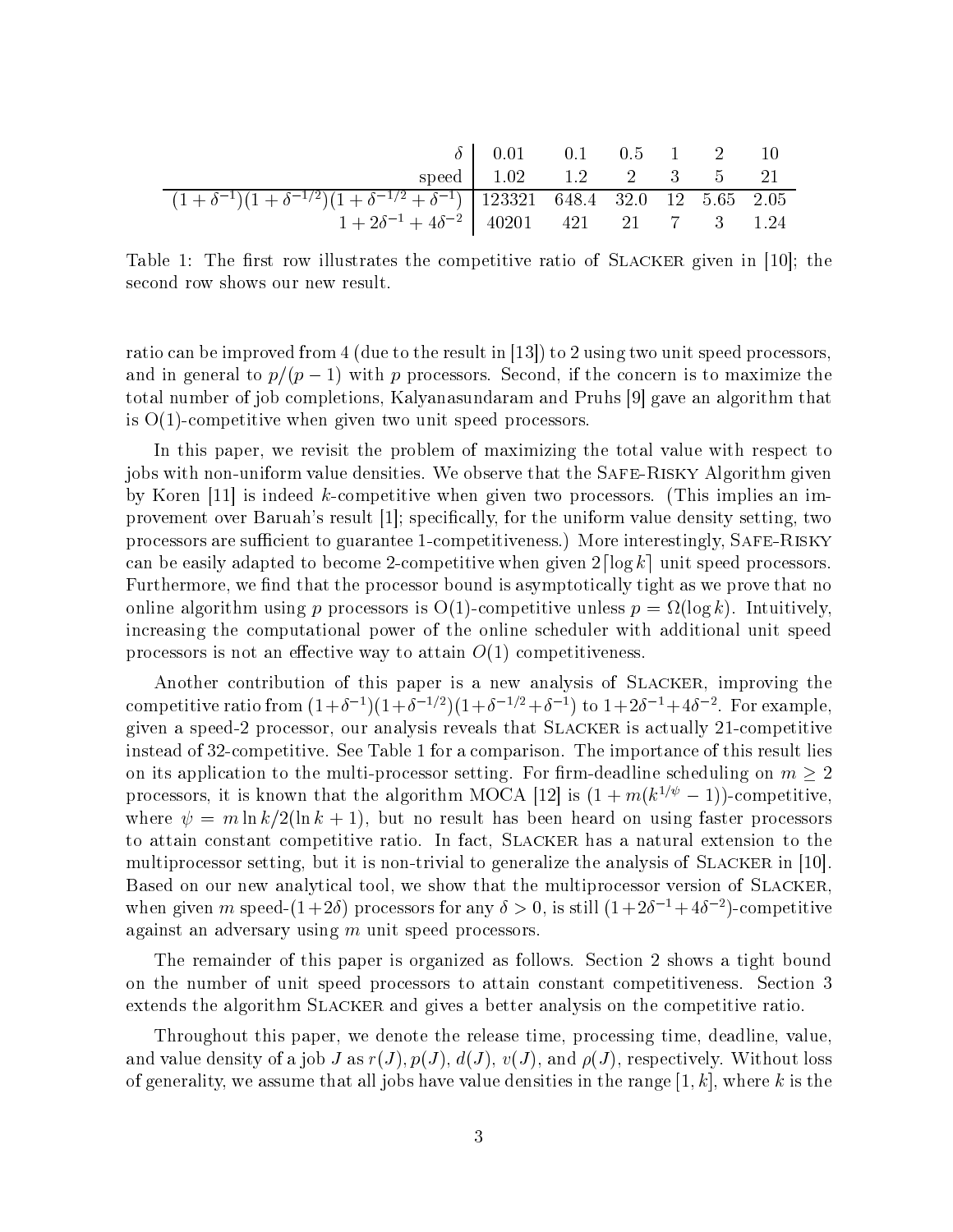importance ratio. It is also worth-mentioning that an online scheduling algorithm operates by reacting to the release or completion of jobs, and possibly other events scheduled by the algorithm itself.

# $\overline{2}$ Competitiveness via additional processors

In this section, we investigate the competitiveness of online algorithms that are given additional unit speed processors to solve the single-processor firm-deadline scheduling problem. We first observe that Koren's SAFE-RISKY algorithm [11] is  $O(1)$ -competitive when given  $O(\log k)$  unit speed processors, where k is the importance ratio. Next, we give a lower bound of  $\Omega(\log k)$  on the number of unit speed processors to guarantee O(1)competitiveness.

Throughout this section, our concern is on processors of unit speed only. Unless otherwise specified, a processor is meant to be a unit speed processor.

#### The SAFE-RISKY Algorithm 2.1

The SAFE-RISKY algorithm is given by Koren [11] for solving the firm-deadline scheduling problem involving jobs with uniform value density. SAFE-RISKY naturally uses two processors, and Koren [11] showed that SAFE-RISKY is 2-competitive for the two-processor firm-deadline scheduling problem. I.e., SAFE-RISKY, running on two processors, is 2competitive against an adversary using two processors. In fact, Koren's work is readily to give a more general result as follows.

**Lemma 1** [11] Let c be any positive integer. For jobs with uniform value density, SAFE-RISKY, when using two processors, is c-competitive against an adversary using c processors.

Notice that SAFE-RISKY can also be used to schedule jobs with non-uniform value densities. I.e., SAFE-RISKY simply ignores the varying value densities. In this case, the performance of SAFE-RISKY is as follows.

**Corollary 2** With respect to jobs with non-uniform value densities, SAFE-RISKY, using two processors, is k-competitive against an adversary using one processor, where k is the *importance ratio.* 

*Proof.* Let X be any sequence of jobs with value densities in the range [1, k], and let  $X'$  be identical to X except that the value density of each job is set to one. By Lemma 1, with respect to  $X'$ , the value obtained by SAFE-RISKY, using two processors, is no less than the value obtained by the optimal offline schedule using one processor. On the other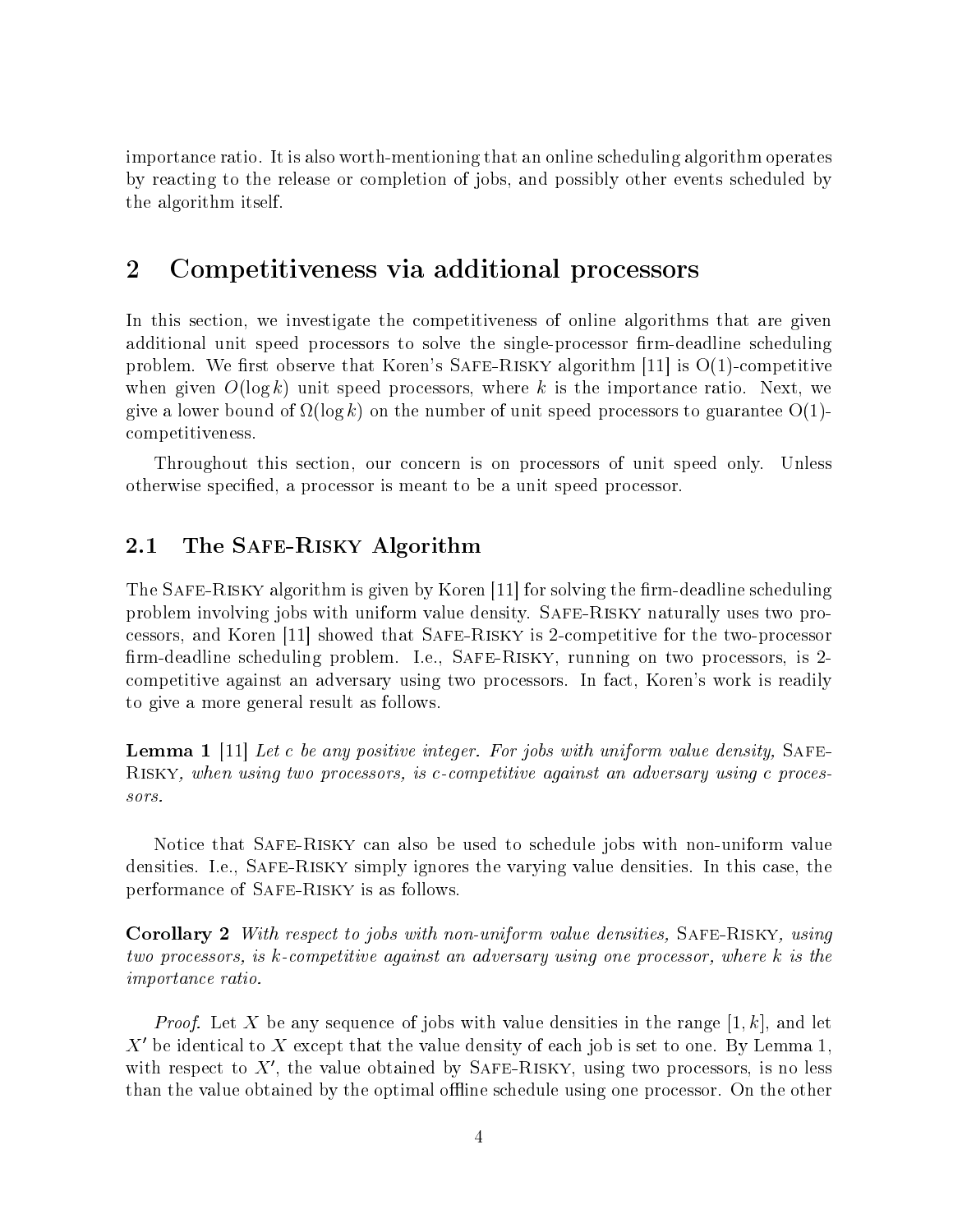hand, the value obtained on  $X$  by an adversary using one processor is at most  $k$  times of the value obtained on  $X'$  by the optimal offline schedule using one processor. Thus, the corollary follows.  $\Box$ 

Based on Corollary 2, we can prove the main result of this section. Let  $p$  be any positive integer. We generalize SAFE-RISKY to an algorithm using  $2p$  processors as follows. Divide jobs into p categories. For  $1 \leq i \leq p$ , the *i*-th category comprises jobs with value densities between  $k^{(i-1)/p}$  and  $k^{i/p}$ . The 2p processors are also divided into p pairs, each pair is running a copy of SAFE-RISKY and is responsible for jobs of a unique category. Notice that the importance ratio of the set of jobs that are handled by each copy of SAFE-RISKY is bounded by  $k^{1/p}$ . We call this algorithm p-SAFE-RISKY. Below we prove that p-SAFE-RISKY is  $k^{1/p}$ -competitive against an adversary using one processor.

**Theorem 3** With respect to jobs with non-uniform value densities, the algorithm  $p$ -SAFE-RISKY, which uses 2p processors, is  $k^{1/p}$ -competitive against an adversary using one pro- $\cos sor$ , where  $k$  is the importance ratio.

*Proof.* Consider any job sequence X. Let  $X_i \subseteq X$  contain the jobs of the *i*-th category. By Corollary 2, with respect to each  $X_i$ , the value obtained by p-SAFE-RISKY is at least  $1/k^{1/p}$  times of the value obtained by an optimal offline schedule for  $X_i$  using one processor. With respect to X, any offline schedule for X using one processor gives a value no more than the sum of the values obtained by an optimal single-processor offline schedule for each individual  $X_i$ . Thus, the total value obtained by p-SAFE-RISKY on X is at least  $1/k^{1/p}$  times of the value obtained by an adversary. The lemma follows.  $\Box$ 

**Corollary** 4 For any constant  $c > 1$ , let  $p = \lceil \log_c k \rceil$ . The algorithm p-SAFE-RISKY, which uses  $2\lceil \log_{c} k \rceil$  processors, is c-competitive against an adversary using one processor.

#### 2.2 Lower bound

In this section, we derive a lower bound on the number of unit speed processors required to achieve constant competitiveness for the firm-deadline scheduling problem. Recall that  $k$  denotes the importance ratio. Precisely, we show that for any firm-deadline scheduling algorithm A, if A, using p processors, is  $O(1)$ -competitive against an adversary using one processor, then  $p = \Omega(\log k)$ . Below, unless otherwise specified, when we say that an algorithm is competitive, it is meant to be competitive against an adversary using one processor.

The lower bound stems from the following theorem.

**Theorem 5** Any firm-deadline scheduling algorithm using  $p < log k$  processors has a competitive ratio at least  $\frac{1}{2}k^{1/p}$ .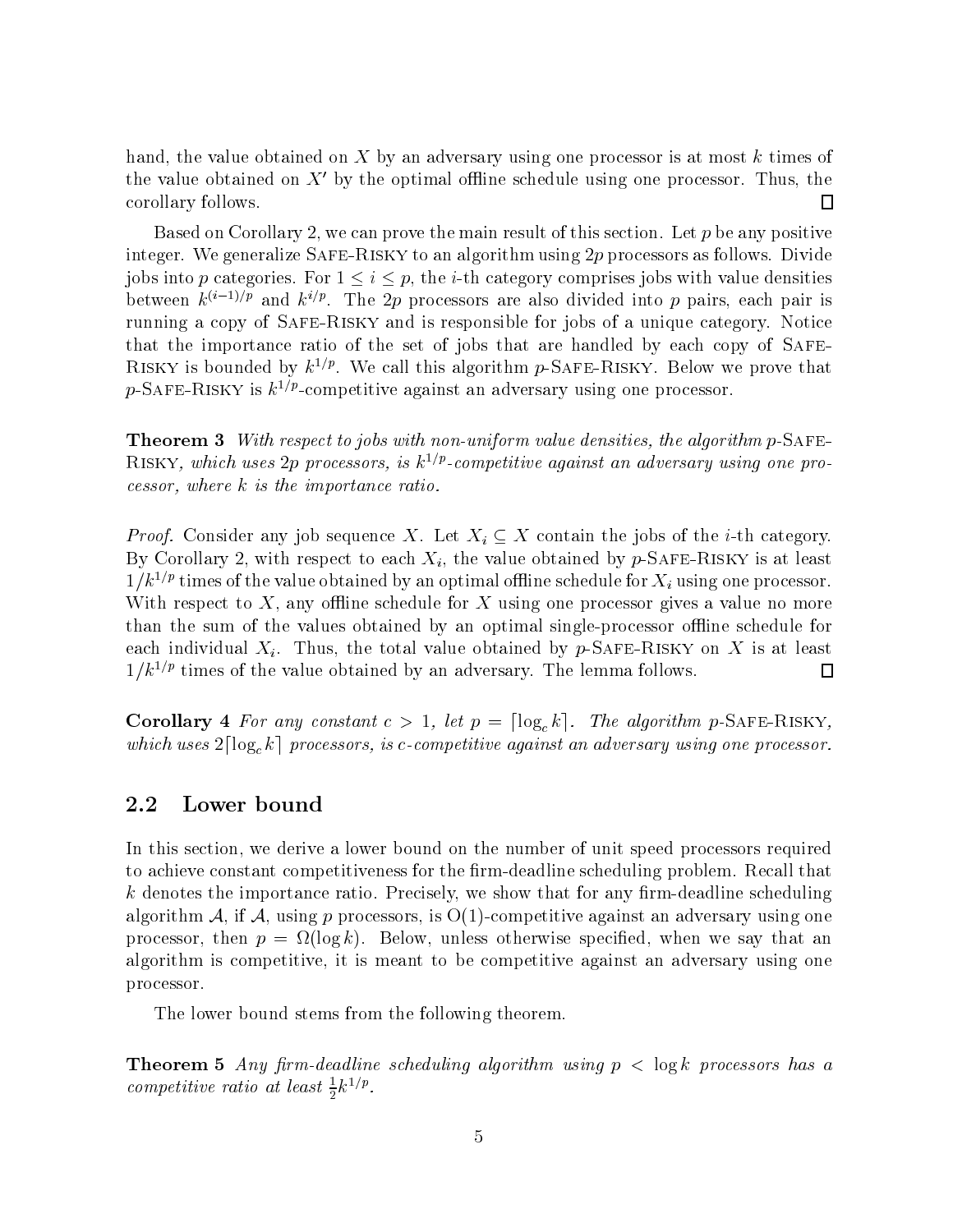Let us first look at the consequence of the above theorem. Suppose there is an online algorithm that uses p processors and is c-competitive for some constant c. If  $p < \log k$ , then by Theorem 5,  $c \geq \frac{1}{2}k^{\frac{1}{p}}$ , or equivalently,  $p \geq \log_{2c} k$ . Therefore,  $p = \Omega(\log k)$ .

The rest of this section is devoted to proving Theorem 5. Let  $A$  be an scheduling algorithm using  $p < \log k$  processors. To avoid triviality, we assume that  $k \geq 2$  and  $p \geq 1$ . Below we construct a set of inputs that make A perform poorly. For any real numbers  $d, \varepsilon > 0$ , define  $T(d, \varepsilon)$  to be a set of  $p + 1$  jobs, each belongs to a distinct category defined below.

|          |          | job category value density processing time | value               |
|----------|----------|--------------------------------------------|---------------------|
|          |          |                                            |                     |
|          | 2d       | ε                                          | $2d\varepsilon$     |
| 9        | $(2d)^2$ | $\varepsilon^2$                            | $(2d\varepsilon)^2$ |
| $\cdots$ | $\cdots$ | $\cdots$                                   |                     |
|          | $(2d)^p$ | $\subset P$                                | $(2d\varepsilon)^p$ |

Furthermore, each job J in  $T(d,\varepsilon)$  has zero slack time, i.e.,  $d(J) = r(J) + p(J)$ .

To prove A is not O(1)-competitive, we set  $d = \frac{1}{2}k^{1/p}$  and  $\varepsilon = \frac{1}{pdk}$ . Then  $d > 1$ ,  $\varepsilon < 1$ , and  $2d\varepsilon = \frac{2}{pk} \leq 1$ . Notice that the job value is decreasing from Category 0 to Category p.

Consider a game played between an adversary using one processor and the online algorithm  $A$  (which uses p processors). The game consists of disjoint stages. At the beginning of each stage, the adversary releases a new job set  $T(d, \varepsilon)$ , i.e.,  $p + 1$  jobs. Based on the way  $A$  schedules the jobs in a stage, the adversary determines when the next stage begins.

The first stage begins at time 0. Since  $p + 1$  jobs are released and A uses only p processors, there is a job not processed by  $A$  at time 0. Denote this job as  $J_0$ . The adversary schedules  $J_0$  using its only processor. After the adversary completes  $J_0$ , the second stage begins and another set of  $T(d, \varepsilon)$  is released.

In general, at the beginning of the *i*-th stage, say, at time  $t_0$ , the adversary releases another set of  $T(d,\varepsilon)$  and chooses a job  $J_i$  to execute as follows. Note that at  $t_0$ , the jobs chosen by  $A$  may not have distinct value densities because  $A$  may continue to process some jobs released in previous stages. Let  $\ell$  be the smallest category such that A processes only  $\ell$  jobs in Categories 0 to  $\ell$ . That is, A processes  $\ell$  jobs in Categories 0 to  $\ell - 1$ , but not any in Category  $\ell$ . Let  $J_i$  be the the job in Category  $\ell$  just released. Denote  $\alpha_i = \ell$ as the category of  $J_i$ . The last stage lasts for a time period of 1; this ensures that the deadline of every job released so far is on or before the end of the last stage.

Before we analyze the performance of  $A$ , it is useful to note that jobs are released only at the beginning of each stage and they all have zero slack time. Thus, if a job is not scheduled to run on a processor upon release, it will definitely miss its deadline. In other words, in the middle of a stage, it makes no sense to schedule a processor to switch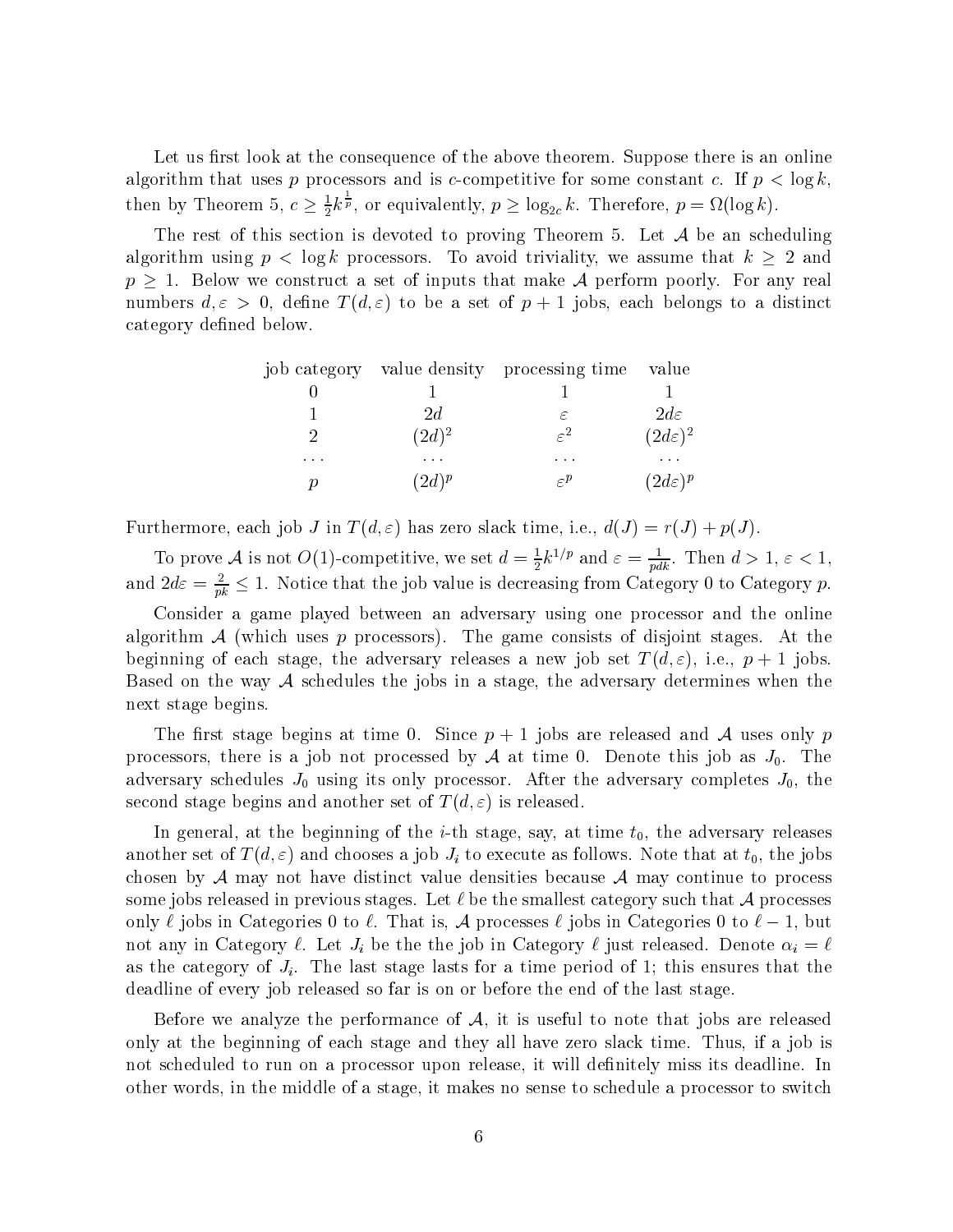to another job (which must be released before), and we can assume that within a stage, a processor works on at most one job.

**Fact.** In any *i*-th stage, the adversary completes the job  $J_i$ , obtaining a value of  $v(J_i)$  =  $(2d\varepsilon)^{\alpha_i}.$ 

**Lemma 6** In any *i*-th stage except the last stage, the value that can be obtained by  $A$  is at most  $\frac{1}{d}(2d\varepsilon)^{\alpha_i}$ , *i.e.*, at most  $v(J_i)/d$ .

*Proof.* By the definition of  $\alpha_i$ , A at the beginning of the *i*-th stage works on  $\alpha_i$  jobs in Categories 0 to  $\alpha_i - 1$  and at most  $p - \alpha_i$  jobs in Categories  $\alpha_i + 1$  to p. Once the *i*-th stage has begun, no other jobs will be processed.

Let us first consider jobs in Categories  $\alpha_i + 1$  to p. We show that the total value due to such jobs is at most  $\frac{1}{d} \varepsilon^{\alpha_i}$ . The duration of the *i*-th stage is  $\varepsilon^{\alpha_i}$ , which is long enough to complete any job in Categories  $\alpha_i + 1$  to p. Each processor scheduled to a job in Category  $\ell \geq \alpha_i + 1$  gives a value of  $(2d\varepsilon)^{\ell} \leq (2d\varepsilon)^{\alpha_i+1}$ . Thus, the total value obtained by such processors is bounded by

$$
p(2d\varepsilon)^{\alpha_i+1} \leq p(2d)^p \varepsilon^{\alpha_i+1}
$$
  
=  $p(k^{1/p})^p \frac{1}{pdk} \varepsilon^{\alpha_i}$   
=  $\frac{1}{d} \varepsilon^{\alpha_i}$ .

Next, we consider the jobs in Categories 0 to  $\alpha_i - 1$ . Recall that these  $\alpha_i$  jobs may not have distinct value densities. Nevertheless, by the definition of  $\alpha_i$ , the sum of their value densities is at most  $1 + 2d + (2d)^2 + ... + (2d)^{\alpha_i-1}$ . Assuming all these jobs are processed throughout the *i*-th stage, the value obtained by  $A$  is at most

$$
[1+2d+(2d)^2+...+(2d)^{\alpha_i-1}] \varepsilon^{\alpha_i} = \frac{(2d)^{\alpha_i}-1}{2d-1} \varepsilon^{\alpha_i}
$$
  

$$
\leq \frac{(2d)^{\alpha_i}-1}{d} \varepsilon^{\alpha_i}
$$

Summing the above two parts together, we conclude that the value obtained by  $A$ during the *i*-stage is at most  $\frac{1}{d} \varepsilon^{\alpha_i} + \frac{(2d)^{\alpha_i}-1}{d} \varepsilon^{\alpha_i}$ , which is equal to  $\frac{1}{d}(2d\varepsilon)^{\alpha_i}$ . This completes the proof of Lemma 6.  $\Box$ 

In the last stage, the best  $A$  can do is to complete the first  $p$  jobs just released, obtaining a total value of at most  $p$ . The adversary on the other hand completes the job with value 1.

Consider an instance of the above game that consists of  $h + 1$  stages. Let  $\mathcal O$  be the value obtained by the adversary in the first  $h$  stages. By Lemma 6, the competitive ratio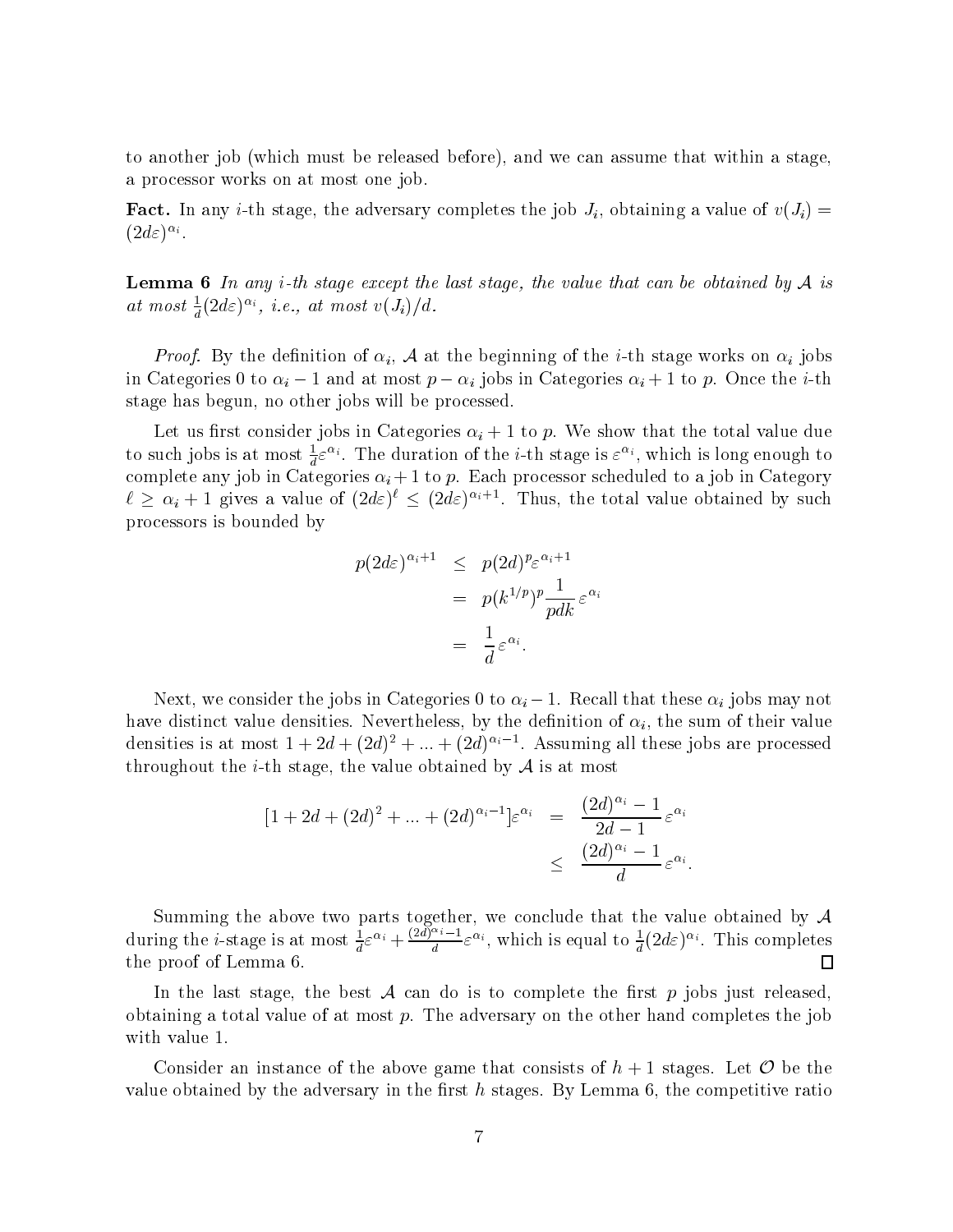of A is at least  $(\mathcal{O} + 1)/(\mathcal{O}/d + p)$ . Notice that p is a constant, and we can choose a sufficient large h to make  $\mathcal O$  arbitraily large and  $(\mathcal O+1)/(\mathcal O/d+p)$  arbitrarily close to d. Therefore, the competitive ratio of A has a lower bound of d, which is defined as  $\frac{1}{2}k^{1/p}$ . This completes the proof of Theorem 5.

### 3 Competitiveness via a faster processor

For firm-deadline scheduling on a single processor, the algorithm SLACKER given by Kalyanasundaram and Pruhs [10] is  $(1 + \delta^{-1})(1 + \delta^{-1/2})(1 + \delta^{-1/2} + \delta^{-1})$ -competitive when using a speed- $(1+2\delta)$  processor for any  $\delta > 0$ . For example, with a speed-2 processor, the competitive ratio is 32. There is however no similar result known for firm-deadline scheduling on two or more processors. In this section, we give a straightforward extension of SLACKER, denoted MSLACKER below, for scheduling jobs on any  $m \ge 1$  processors, and we show that MSLACKER, when given m speed- $(1 + 2\delta)$  processors for any  $\delta > 0$ , is  $(1+2\delta^{-1}+4\delta^{-2})$ -competitive against any offline adversary using m unit speed processors. The competitive ratio of MSLACKER also implies an improvement for SLACKER since SLACKER is a special case of MSLACKER. This improvement is mainly resulted from a new upper bound on the total value of jobs that can be completed by the adversary.

MSLACKER is parameterized by two real values  $\delta > 0$  and  $c > 1$ . MSLACKER is equipped with  $m \ge 1$  speed-s processors where  $s = 1 + 2\delta$ , and keeps an initially empty set of privileged jobs  $M$ . At any time, MSLACKER runs all jobs in  $M$  if  $M$  has  $m$  or fewer jobs; otherwise, it runs the  $m$  highest-value-density jobs in  $M$ . When a job  $J$  is released, J is added to M if M contains less than m jobs, or  $\rho(J) \geq c \rho(J_o)$  where  $J_o$  is the m-th highest-value-density job in  $M$ . If  $J$  cannot be added to  $M$  immediately, the same checking will be done to  $J$  again whenever a job is completed, until the remaining slack (i.e.,  $d(\tilde{J}) - \frac{p(J)}{s} - t$ , where t is the current time) is less than  $\delta \frac{p(J)}{s}$ . Notice that when a job completion occurs, if there are jobs other than  $J$  waiting to be added into  $M$ , we perform the checking for them in an arbitrary order. A job is removed from  $M$  if either it is completed, or its remaining slack becomes negative. Figure 1 shows how MSLACKER considers a job for execution.

Below we analyze the performance of MSLACKER, showing that if  $c$  is chosen as  $1+2\delta^{-1}$ , then MSLACKER when given speed- $(1+2\delta)$  processors is  $(1+2\delta^{-1}+4\delta^{-2})$ competitive.

**Definition.** Consider any input job sequence. Let  $\mathcal O$  be the set of jobs completed by the optimal offline algorithm, and let  $S$  and  $R$  denote the sets of jobs completed by MSLACKER and ever added into M, respectively. Let  $||\mathcal{S}||$  be the total value of jobs in  $\mathcal{S}$ , and similar for  $||\mathcal{O}||$  and  $||\mathcal{R}||$ . By definition,  $||\mathcal{S}|| \leq ||\mathcal{R}||$ .

**Definition.** A released job J is said to be fresh at any time before  $d(J) - (1+\delta)\frac{p(J)}{s}$ . To bound the competitive ratio of MSLACKER, it is equivalent to derive a general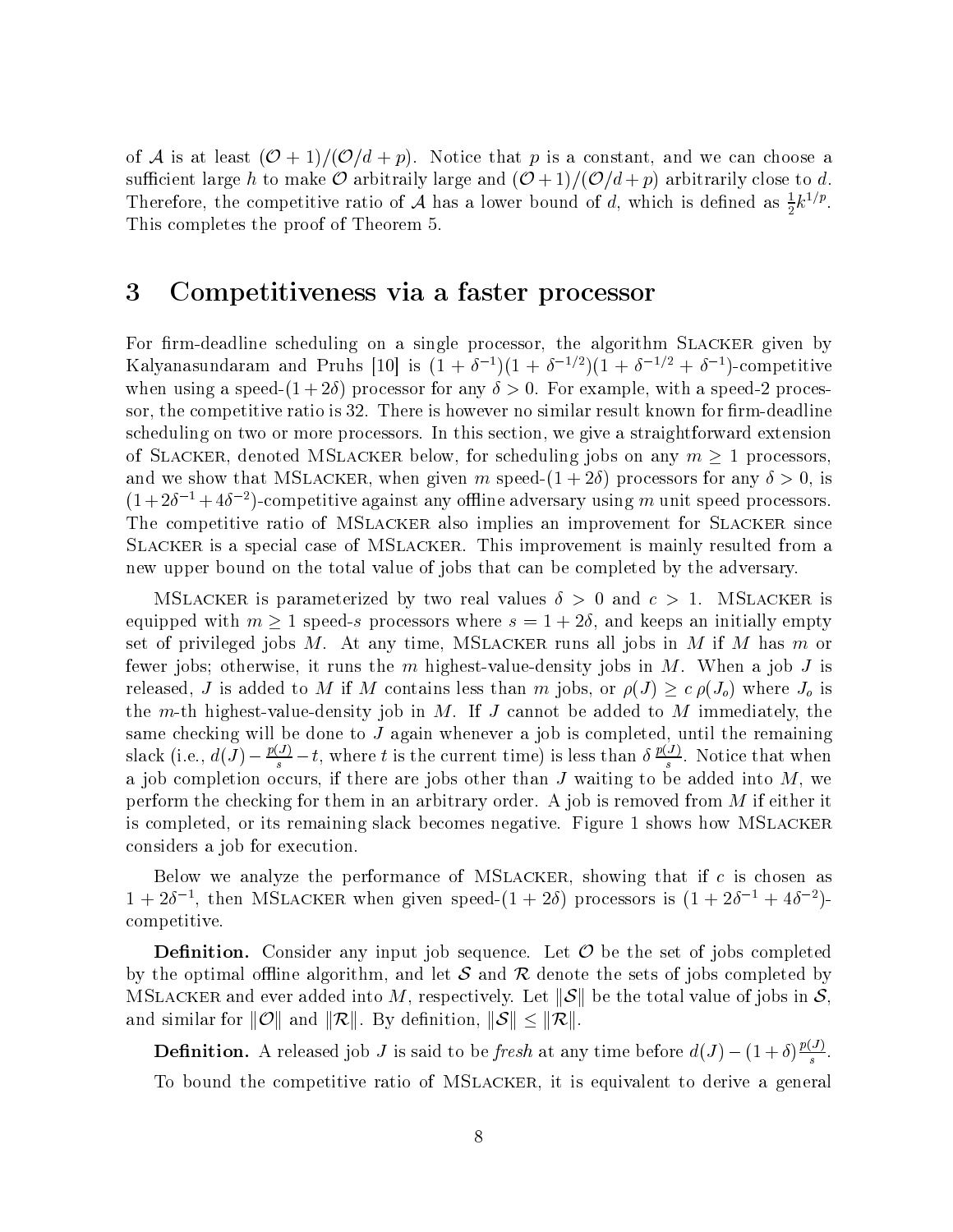

Figure 1: The Life-Cycle of a Job as Scheduled by MSLACKER

upper bound of  $||\mathcal{O}||/||\mathcal{S}||$ . That is, we want to determine a lower bound of  $||\mathcal{S}||$  and an upper bound of  $||\mathcal{O}||$ . Intuitively, MSLACKER is very conservative and can complete most of jobs added into M; specifically, we show that  $\|\mathcal{S}\|$  is at least a significant fraction of  $\|\mathcal{R}\|$  (see Lemma 10). On the other hand, the adversary may be able to pick some more valuable jobs to execute, but the way MSLACKER selects the jobs guarantees that  $\|\mathcal{O}\|$ cannot exceed  $\|\mathcal{R}\|$  too much (see Lemma 8).

We first show the upper bound of  $||\mathcal{O}||$ . We consider the upper bound of  $||\mathcal{O}||$  by analyzing separately the jobs that MSLACKER also meet the deadlines and jobs that MSLACKER miss the deadlines. This is unlike the proof in [10], which consider both types of jobs at the same time. Our approach leads to a simpler and tighter analysis, and makes it applicable to the multi-processor setting. First of all, let us observe a simple property of MSLACKER.

**Lemma 7** At any time t when a job J has not yet completed by MSLACKER and J is still fresh, if J is not processed by MSLACKER, then MSLACKER is processing m other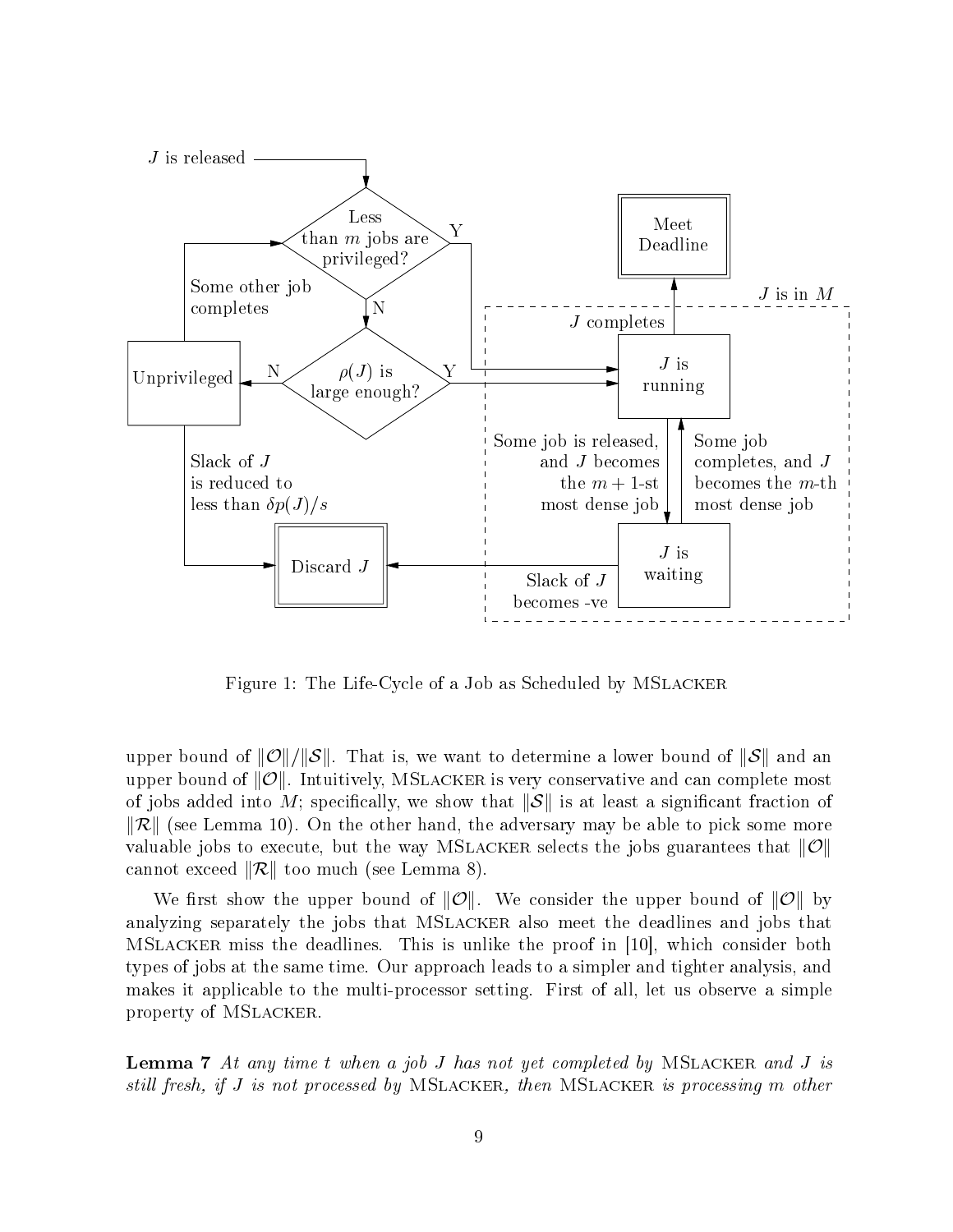jobs each with value density at least  $\rho(J)/c$ .

*Proof.* At time t, J may or may not be in M. If J is in M and not being executed, then the value density of any job MSLACKER is executing is at least  $\rho(J)$ . Next, we consider J not in M. Throughout the period  $[r(J), t]$ , J is not qualified to get into M, i.e., M contains at least m jobs, and  $\rho(J) < c \rho(J_o)$  where  $J_o$  is the m-th highest-value-density job in M. At time t, MSLACKER is executing m other jobs each with value density at least  $\rho(J)/c$ .  $\Box$ 

We are now ready to show the upper bound of  $\|\mathcal{O}\|$ 

Lemma 8  $||\mathcal{O}|| \leq ||\mathcal{S}|| + \frac{c}{\lambda}||\mathcal{R}||$ .

*Proof.* Partition  $\mathcal{O}$  into  $\mathcal{O}^c = \mathcal{O} \cap \mathcal{S}$  and  $\mathcal{O}^u = \mathcal{O} - \mathcal{S}$ . Since  $\mathcal{O}^c \subseteq \mathcal{S}$ ,  $\|\mathcal{O}\| \leq \|\mathcal{S}\| + \|\mathcal{O}^u\|$ . Intuitively, each job in  $\mathcal{O}^u$  must be fresh for a large proportion of the time when the optimal offline algorithm chooses the job for execution. On the other hand, Lemma 7 guarantees that at such time MSLACKER must have chosen jobs with large value density for execution. Details are as follows.

For any job J in  $\mathcal{O}^{\mathrm{u}}$ , define  $a_1(J)$  (resp.  $a_2(J)$ ) to be the total amount of time when the optimal offline algorithm executes  $J$  while  $J$  is fresh (resp.  $J$  is no longer fresh). Obviously,  $a_1(J) + a_2(J) = p(J)$ . For any job  $J \in \mathcal{O}^{\mathfrak{u}}, a_2(J) \leq (1+\delta)\frac{p(J)}{s}$ , and  $a_1(J) =$  $p(J) - a_2(J) \ge \delta \frac{p(J)}{s}$  (recall that  $s = 1 + 2\delta$ ). Thus,  $\frac{\delta}{s}v(J) = \frac{\delta}{s}p(J)\rho(J) \le a_1(J)\rho(J)$ ,<br>and  $\frac{\delta}{s}||\mathcal{O}^u|| \le \sum_{J \in \mathcal{O}^u} a_1(J)\rho(J)$ .

To derive an upper bound of  $||\mathcal{O}||$ , we consider  $a_1(J)$  for each job  $J \in \mathcal{O}^u$ . By definition, every job  $J \in \mathcal{O}^{\mathfrak{u}}$  is not completed by MSLACKER. At any time when the adversary executes a job  $J \in \mathcal{O}^{\text{u}}$  while J is fresh, Lemma 7 tells us that MSLACKER either executes J, or executes m jobs each of value density at least  $\rho(J)/c$ . In general, at any time t, let  $X_t$  be the set of fresh jobs in  $\mathcal{O}^{\mathrm{u}}$  currently executed by the adversary; then for each job  $J \in X_t$ , we can identify a distinct job currently executed by MSLACKER with job density at least  $\rho(J)/c$ . In other words, the total value density of jobs in  $X_t$  is at most c times the total value density of jobs currently executed by MSLACKER. To bound  $\sum_{J \in \mathcal{O}^u} a_1(J)\rho(J)$ , it suffices to consider the sum over all time t of the total value density of jobs in  $X_t$ , which is at most  $c$  times of the sum over all time  $t$  of the total value density of jobs executed by MSLACKER at time t. Note that each job  $J \in \mathcal{R}$  can contribute a quantity of at most  $\rho(J) \frac{p(J)}{s}$  to the latter sum. Thus, the latter sum can be expressed as  $\sum_{J \in \mathcal{R}} \rho(J) \frac{p(J)}{s}$ , which<br>is equal to  $\frac{1}{s} ||\mathcal{R}||$ . In summary,  $\sum_{J \in \mathcal{O}^u} a_1(J)\rho(J) \leq \frac{c}{s} ||\mathcal{R}||$ . Therefore,  $\delta ||\mathcal{O}^$ and  $||\mathcal{O}|| \leq ||\mathcal{S}|| + ||\mathcal{O}^{\mathrm{u}}|| \leq ||\mathcal{S}|| + \frac{c}{\delta}||\mathcal{R}||.$  $\Box$ 

Next, we show the lower bound of  $||\mathcal{S}||$ . The proof is similar to the analysis given in [10]. This similarity roots at the following lemma about MSLACKER.

**Lemma 9** At any time, for any  $1 \leq i \leq |M| - m$ , the *i*-th most dense job in M is at least c times as dense as the  $(i + m)$ -th most dense job in M.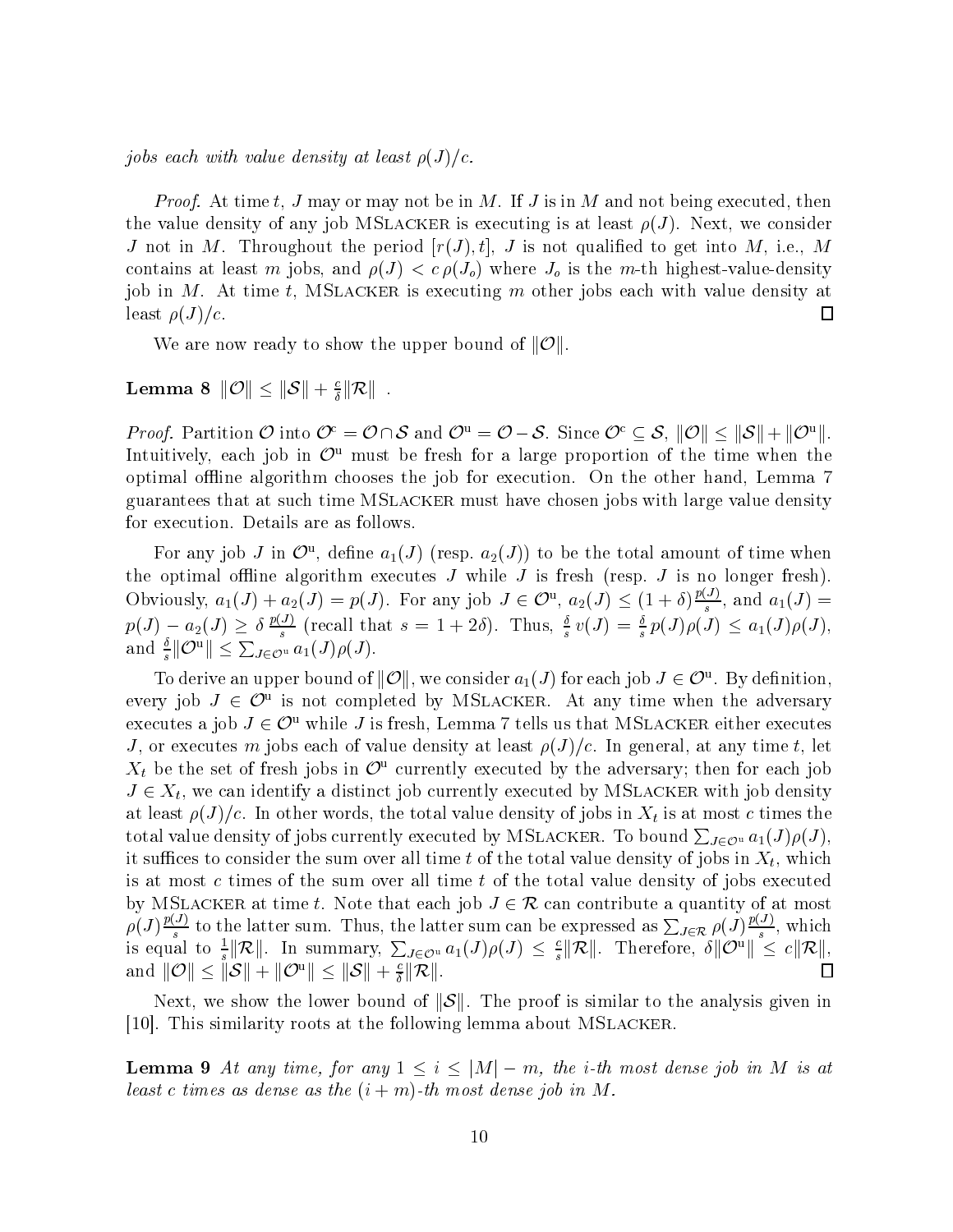*Proof.* We prove the lemma by focusing on an arbitrary job J in M, and show the property that when it is the *i*-th most dense job in M, the value density of the  $(i + m)$ -th most dense job in M is no more than  $\rho(J)/c$ .

It is clear by the rules of MSLACKER that when J is added to M as the *i*-th most dense job, it must be at least c times as dense as the new  $(m + 1)$ -st most dense job, and thus must be at least c times as dense as the  $(i+m)$ -th most dense job. So we just need to show that the property is preserved when other jobs are added to and removed from  $M$ . Assume that J is the  $i'$ -th most dense job in M when such an operation is performed. Obviously, adding or removing a job more dense than J or less dense than the  $(i' + m)$ -th most dense job does not affect this property. If a job between the  $(i' + 1)$ -st and the  $(i' + m)$ -th most dense job in M is removed from M, the property is preserved since a less dense job then becomes the  $(i' + m)$ -th most dense job. Finally, if a job with value density between that of J and the  $(i' + m)$ -th most dense job in M is added to M, the newly added job must be at least c times as dense as the  $(m + 1)$ -st most dense job, and thus the  $(i' + m)$ -th most dense job. Since the newly added job has smaller value density than  $J$ , the property is again preserved.  $\Box$ 

Lemma 10  $||S|| \geq \frac{\delta(c-1)-1}{\delta(c-1)} ||R||$ .

*Proof.* We use the following amortization scheme. Each job J in R is associated with an account  $\Psi(J)$ . If  $J \in \mathcal{S}$ ,  $\Psi(J)$  has an initial balance of  $v(J)$  credits. Otherwise,  $\Psi(J)$ has an initial balance of 0 credit. We show how to transfer credits among the accounts of jobs in R, so that each account has a final balance of at least  $v(J) - \frac{v(J)}{\delta(c-1)}$ . The total initial balance is  $||\mathcal{S}||$ , while the total final balance is at least  $\sum_{J \in \mathcal{R}} (v(J) - \frac{v(J)}{\delta(c-1)}) =$  $(1 - \frac{1}{\delta(c-1)}) ||\mathcal{R}||$ . Thus  $||\mathcal{S}|| \geq (1 - \frac{1}{\delta(c-1)}) ||\mathcal{R}||$ .

The transfer takes place as follows. Whenever a privileged job has to wait, credits is transferred to the account of the job at a rate of  $s/\delta$  times its value density, from the account of a running job. More precisely, consider any time when a job J is the *i*-th most dense job in M, where  $i \leq m$ . For each job J' being the  $(i + m)$ -th,  $(i + 2m)$ -th, ...  $(i+|(|M|-i)/m|m)$ -th most dense job, credits are transfered from  $\Psi(J)$  to  $\Psi(J')$  at a rate of  $s\rho(J')/\delta$ .

By definition, the account of each job  $J \in \mathcal{S}$  receives  $v(J)$  credit initially. On the other hand, the account of each job  $J \in \mathcal{R} - \mathcal{S}$ , which misses deadline, also receives at least  $v(J)$  credit subsequently. This is because when J is added to M, it is fresh and thus has a slack of at least  $\delta p(J)/s$ . For J to miss deadline, it must be idling for at least that amount of time when it is in M. It thus receives at least  $(\delta p(J)/s) s \rho(J)/\delta = v(J)$ credits.

Finally, by Lemma 9, at a time when J is the *i*-th most dense job where  $i \leq m$ , the jobs receiving credits from  $\Psi(J)$  have value densities at most  $\rho(J)/c$ ,  $\rho(J)/c^2$ , ..., respectively. Thus the total rate of transfer from J is less than  $(1/c + 1/c^2 + \cdots) s\rho(J)/\delta = \frac{s\rho(J)}{\delta(c-1)}$ . Since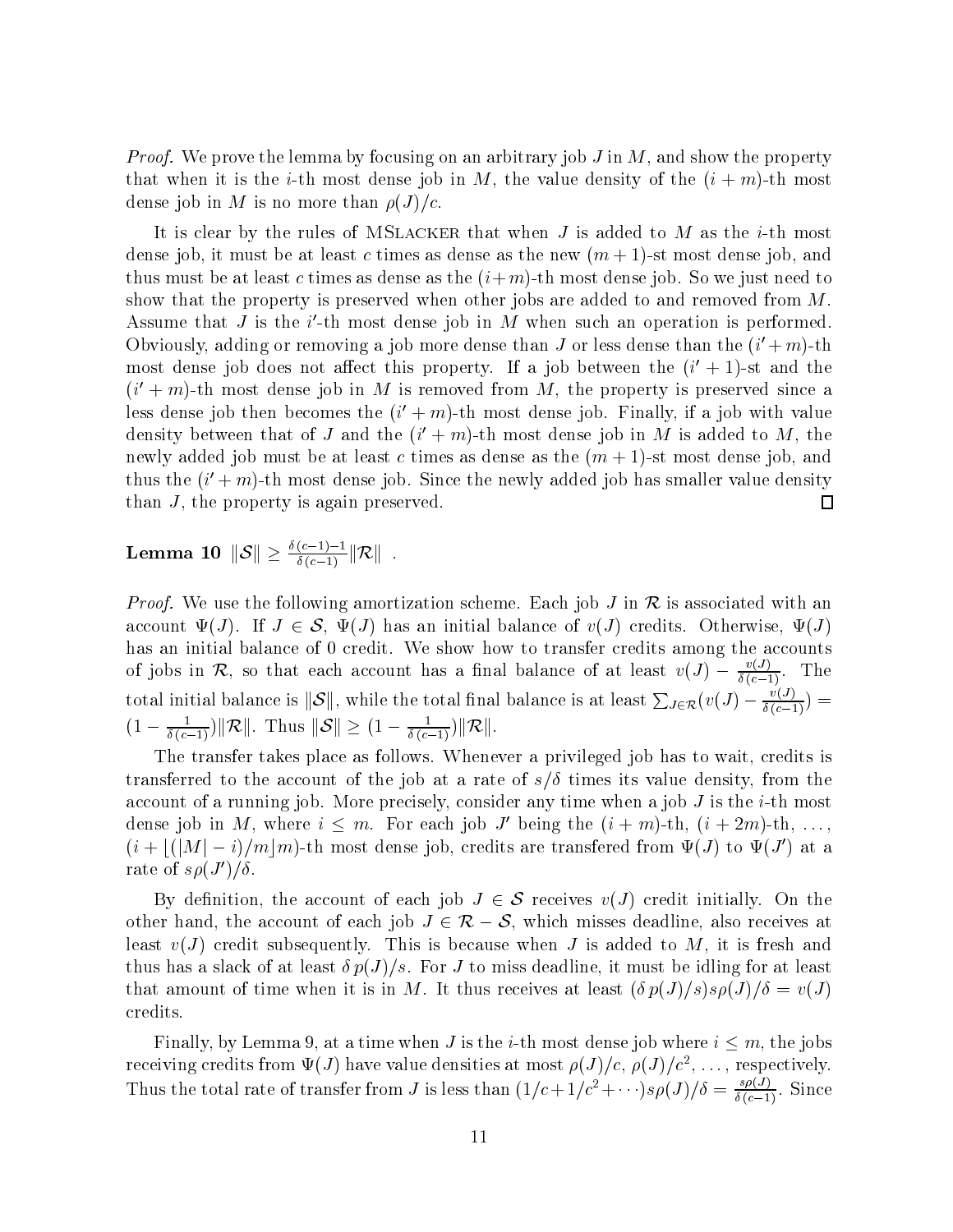J runs for at most  $p(J)/s$  time, the amount transfered from  $\Psi(J)$  is at most  $\frac{v(J)}{\delta(c-1)}$ . The final balance of each account is thus at least  $v(J) - \frac{v(J)}{\delta(c-1)}$ , as required.  $\Box$ 

Based on the above upper bound and lower bound results, we can conclude the competitiveness of MSLACKER.

**Theorem 11** MSLACKER, when given speed- $(1+2\delta)$  processors and when c is chosen as  $1 + 2\delta^{-1}$ , is  $(1 + 2\delta^{-1} + 4\delta^{-2})$ -competitive.

*Proof.* It follows from Lemmas 8 and 10.

 $\Box$ 

# References

- [1] S. Baruah. Overload tolerance for single-processor workloads. In IEEE Symposium on Real time technology and application, pages 2–11, 1998.
- [2] S. Baruah, G. Koren, D. Mao, B. Mishra, A. Raghunathan, L. Rosier, D. Shasha, and F. Wang. On the competitiveness of on-line real-time task scheduling. Journal of Real-Time Systems,  $4:124-144$ , 1992.
- [3] S. Baruah, G. Koren, B. Mishra, A. Raghunathan, L. Rosier, and D. Shasha. Online scheduling in the presence of overload. In *Proceedings of the IEEE 32nd Annual Symposium on Foundations of Computer Science*, pages 101–110, San Juan, Puerto Rico, 1991.
- [4] P. Berman and C. Coulston. Speed is more powerful than clairvoyance. In *Proceedings* of the Sixth Scandinavian Workshop on Algorithm Theory, pages 255-263, Stockholm, Sweden, 8-10 July 1998.
- [5] Allan Borodin and Ran El-Yaniv. *Online Computation and Competitive Analysis*. Cambridge University Press, The Pitt Building, Trumpington Street, Cambridge, United Kingdom, 1998
- [6] Mark Brehob, Eric Torng, and Patchrawat Uthaisombut. Applying extra-resource analysis to load balancing. In Proceedings of the Eleventh Annual ACM-SIAM Symposium on Discrete Algorithms, pages 560–561, San Francisco, California, 9–11 January 2000.
- [7] Michael L. Dertouzos. Control robotics: the procedural control of physical processes. In Proceedings of IFIP Congress, pages 807–813, 1974.
- [8] Jeff Edmonds. Scheduling in the dark. In Proceedings of the Thirty-First Annual ACM Symposium on Theory of Computing, pages 179-188, 1999.